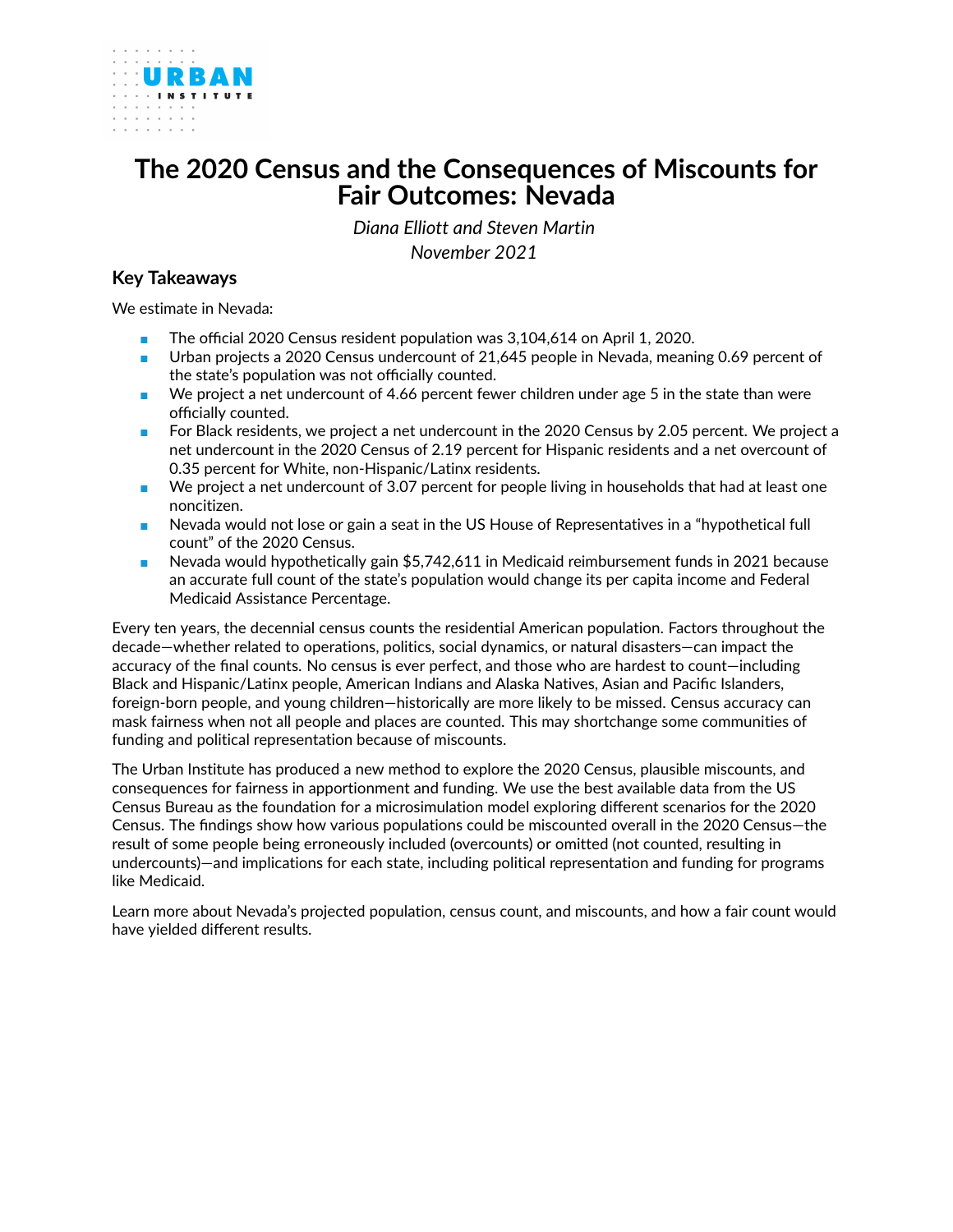## **Nevada's Estimated Miscounts in the 2020 Census**

According to the official 2020 Census resident population counts released on April 26, 2021, Nevada had an official population count of 3,104,614. The Urban Institute projects that Nevada's population was undercounted by about 21,645 people, or 0.69 percent.

The Urban Institute's best-guess assessment of the national performance of the 2020 Census total population—based on shifting demographics since 2010 and changes in self-response to the census—suggests that it could have about 4.1 percent omissions and 3.6 percent erroneous inclusions, for a net undercount nationwide of about 0.5 percent.

Until the US Census Bureau releases the PES results at the end of December 2021 and beyond, we will not know the official accuracy assessment of the 2020 Census.

If the count were truly fair—if all groups were accurately counted—we would have different outcomes. We explored what a census might look like if Nevada had a fair and accurate count in 2020. In a "hypothetical full-count" census, Nevada would have a population of 3,126,259.

## **Nevada Demographics: A Plausible Preview of the 2020 Data**

The Census Bureau released population characteristics from the 2020 Census in mid-August 2021. Here we present Urban's projections for Nevada by various demographic characteristics, as well as their likely miscounts.

#### **Age**

Previous censuses have had difficulty counting children from birth through age 4. If we project the same pattern to continue in 2020, then Nevada's population age 4 and younger counted at 176,728 was 4.66 percent below its projected true population in that age group.

## FIGURE 1

## **Miscounts by Age Category in Urban's Simulated 2020 Census: Nevada**





**Source:** Urban's Simulated 2020 Census data.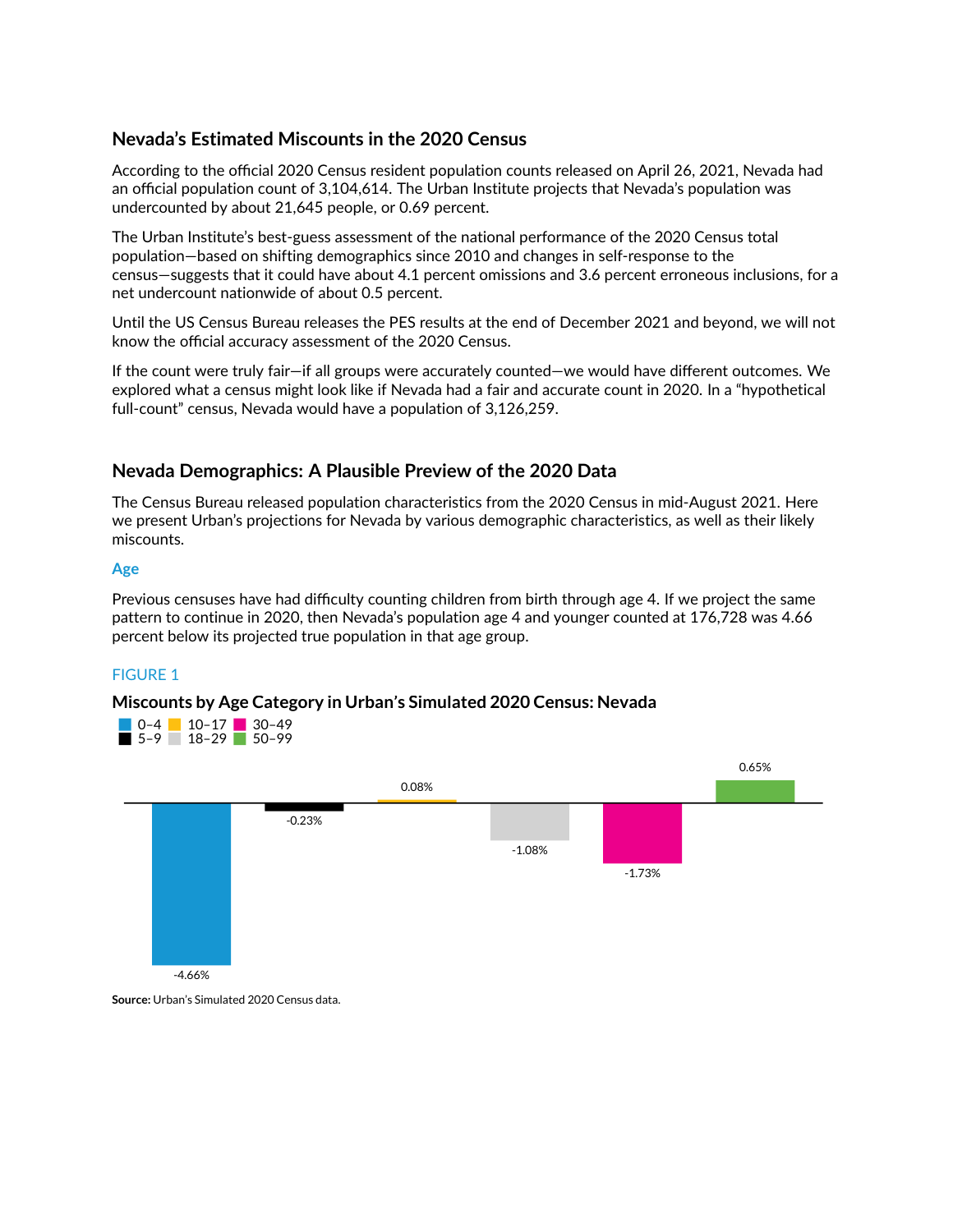#### **Race and Hispanic/Latinx Identification**

Historically, the census has had net overcounts for White, non-Hispanic/Latinx people and net undercounts for people of color. In our data,

- American Indian or Alaska Native residents had a net overcount of 1.82 percent;
- Asian residents had a net undercount of 0.8 percent;
- Black residents had a net undercount of 2.05 percent;
- Hispanic/Latinx residents had a net undercount of 2.19 percent;
- Hawaiian and other Pacific Islander residents had a net overcount of 0.1 percent; and
- White, non-Hispanic/Latinx residents of Nevada had a net overcount of 0.35 percent.

## FIGURE 2

#### **Miscounts by Race and Ethnic Identification in Urban's Simulated 2020 Census: Nevada**



**Source:** Urban's Simulated 2020 Census data.

## **People in Households with a Noncitizen**

The political climate preceding the 2020 Census was not welcoming to immigrants and foreign-born people, including attempts by the US government to add a citizenship question to the census. Reports documented distrust of the government among noncitizen households and reluctance to participate.

In Urban's 2020 Census projections, Nevada's census count of people living in households with at least one noncitizen was an undercount of 3.07 percent.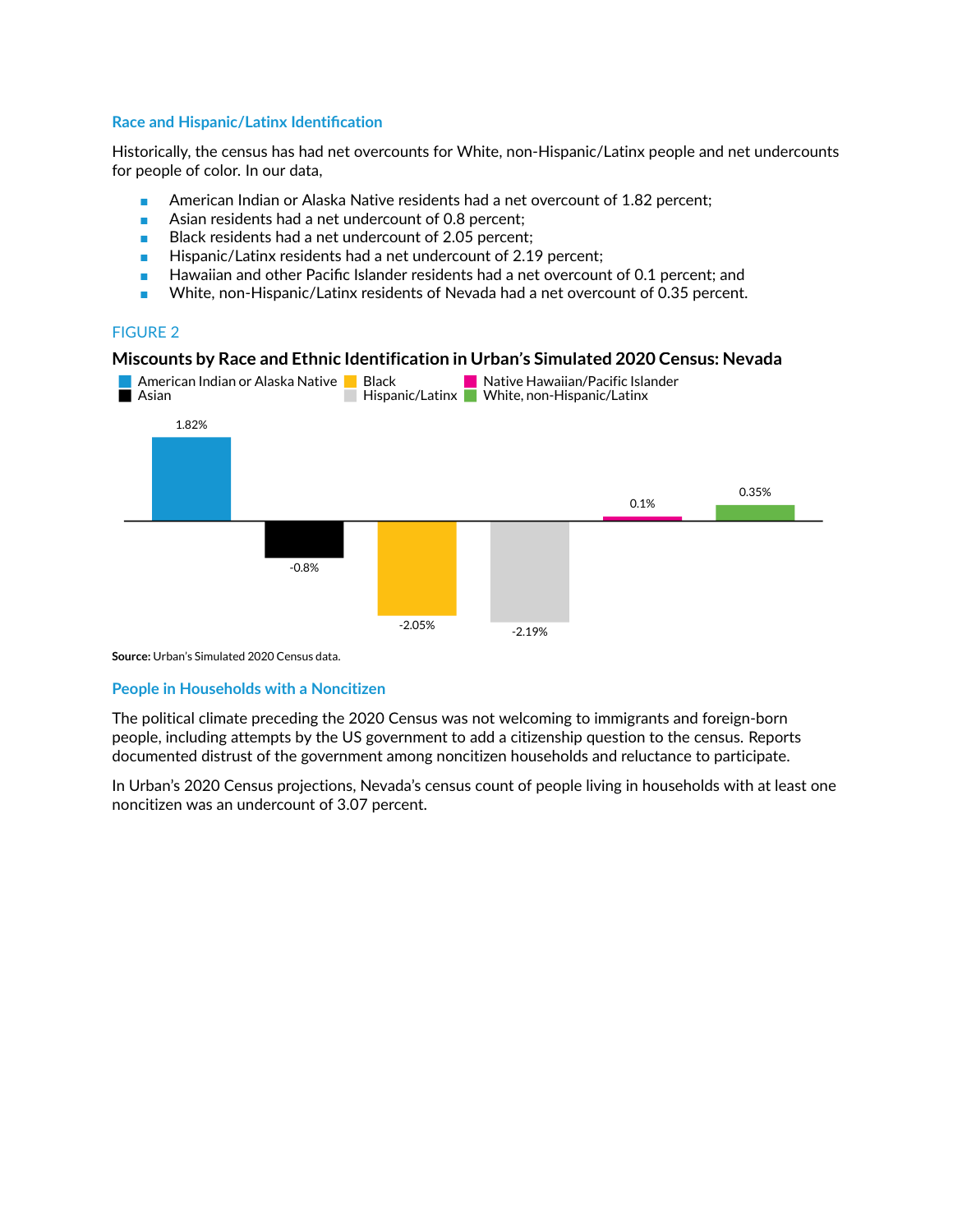# **Miscounts Could Affect Nevada's Representation in Congress**

The first release of data from the 2020 Census is the apportionment counts, used to determine the number of representatives each state has for the next ten years in the US House of Representatives. The 2020 Census officially allocated four seats to Nevada.

We replicated the census apportionment formula for our hypothetical full-count 2020 Census scenario to understand which states would be most variable. In a hypothetical full-count scenario, Nevada would not have changed their number of representatives.

# **Miscounts Could Affect Nevada's Federal Funding**

One of the most direct consequences of an undercount for Nevada is budgetary. Hundreds of federal programs use decennial census data in their funding formulas, so if Nevada had an undercount, it would miss out on its rightful share of funding over the coming decade.

Medicaid is one of the largest federally funded programs that uses census data to determine the reimbursements states can receive. The FMAP formula—or the Federal Medical Assistance Percentage—is based partly on states' populations and calculates the reimbursement rate states can receive.

Using Urban's hypothetical full count of the 2020 Census, Nevada would hypothetically gain \$5,742,611 in Medicaid reimbursement funds in 2021 because an accurate full count of the state's population would change its per capita income and FMAP.